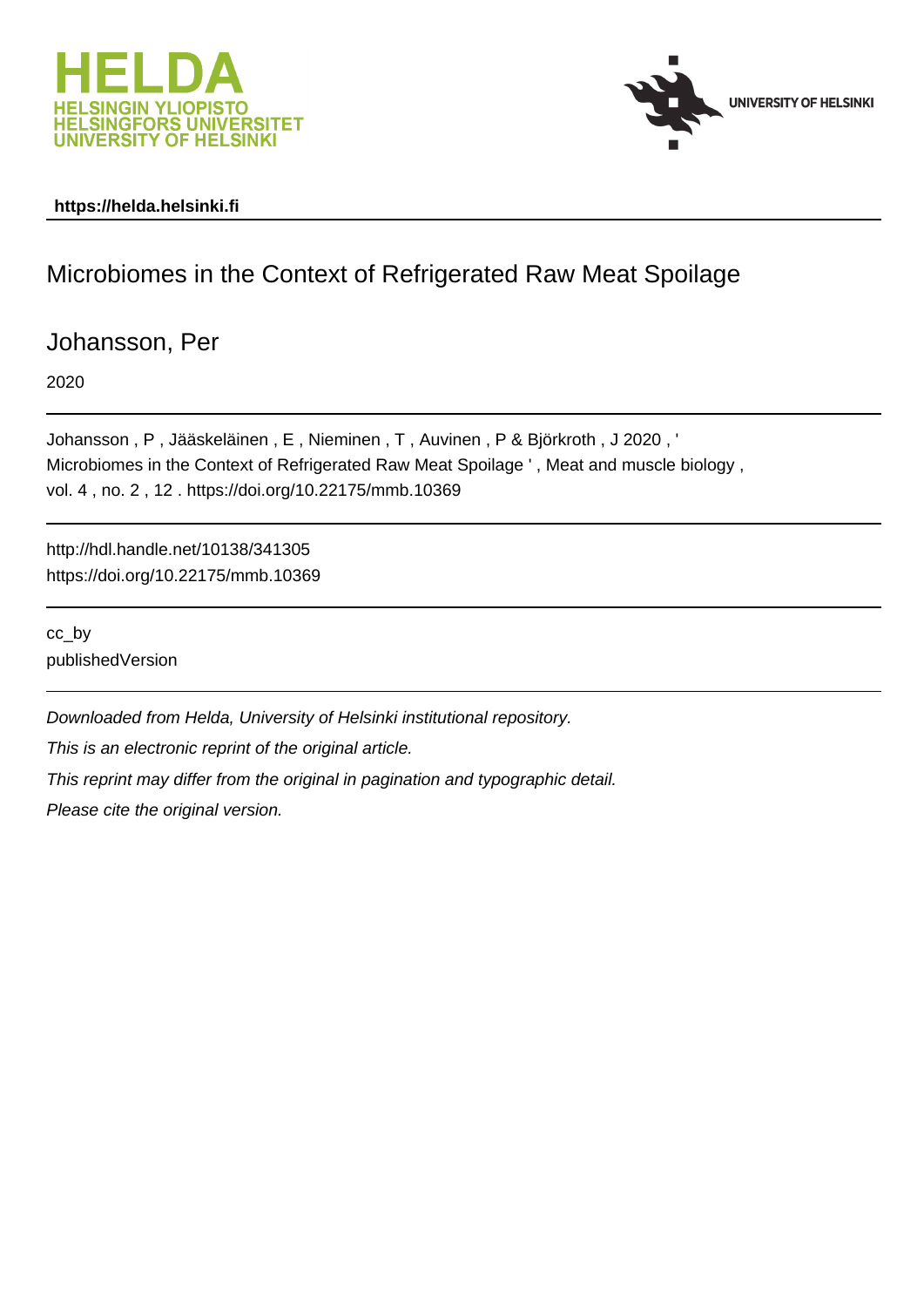#### Microbiomes in the Context of Refrigerated Raw Meat Spoilage



P. Johansson<sup>1</sup>, E. Jääskeläinen<sup>1</sup>, T. Nieminen<sup>1, †a</sup>, J. Hultman<sup>1, †b</sup>, P. Auvinen<sup>2</sup>, and K. J. Björkroth<sup>1</sup>\*

1Department of Food Hygiene and Environmental Health, Faculty of Veterinary Medicine, Agnes Sjöbergin katu 2, 00014 Helsinki University, Finland

2Institute of Biotechnology, University of Helsinki, Finland, Viikinkaari 5d, 00014 Helsinki University, Finland

<sup>ta</sup>Present Address: Finnish Safety and Chemicals Agency, Opastinsilta 12 B, 00521 Helsinki, Finland

†bPresent Address: Department of Microbiology, University of Helsinki, Latokartanonkaari 7, 00014 Helsinki University, Finland\*Corresponding author. Email: [johanna.bjorkroth@helsinki.fi](mailto:johanna.bjorkroth@helsinki.fi) (P. Johansson)

Abstract: Meat spoilage is a complicated biological phenomenon taking place over the course of time. Several factors influence it, mainly external factors related to packaging and storage temperature but also internal ones related to contamination diversity and product ingredients. We conducted genomic studies of specific spoilage organisms (SSO) and investigated the spoilage microbiomes providing information about the factors that make a specific organism a competitive SSO, as well as the interactions between certain SSO and the most active species and pathways in packaged raw meat. Our studies showed that spoilage microbiomes are diverse, but certain aspects, such as oxygen content or added marinades, shape this diversity strongly. We have also characterized a new spoilage-associated pathway, i.e., heme-dependent respiration capability, in Leuconostoc gelidum subsp. gasicomitatum. The microbiome studies we conducted explain why this species has become a competitive SSO. It is a fast grower and gains advantage for its growth if oxygen is present in the packages. Since the contamination of psychrotrophic lactic acid bacteria is difficult to avoid in meat manufacture, leuconostocs cause spoilage problems from time to time especially in marinated products or those packaged under high-oxygen–containing atmospheres.

Key words: meat spoilage, specific spoilage organism, microbiome, modified atmosphere packaging Meat and Muscle Biology 4(2): 12, 1–9 (2020) doi[:10.22175/mmb.10369](https://doi.org/10.22175/mmb.10369) Submitted 25 February 2020 Accepted 20 May 2020

This paper was accepted as a contribution to the 2020 International Congress of Meat Science and Technology and the AMSA Reciprocal Meat Conference.

## Microbial Food Spoilage, Determination and Concept

Food spoilage and increasing food waste have significant impacts on food security and economics globally. Although it is difficult to evaluate how much of the total food loss is caused by microbes, their role is significant. Due to microbial spoilage, food systems are dependent on refrigeration and packaging to enable provision of perishable foods for consumers. It has been estimated that around 30% of manufactured food products are spoiled, microbial food spoilage being the major cause (Bourdichon and Rouzeau, 2012).

Microbial food spoilage is a metabolic process that happens over the course of time rendering foods to be undesirable or unacceptable for human consumption due to changes in sensory characteristics. To ensure good food quality throughout the food chain and while consumers handle food items, the industry is demanded to set shelf lives for perishable products, such as meat. When setting shelf life of a food item, the time during which it remains stable and retains its desired qualities should be known.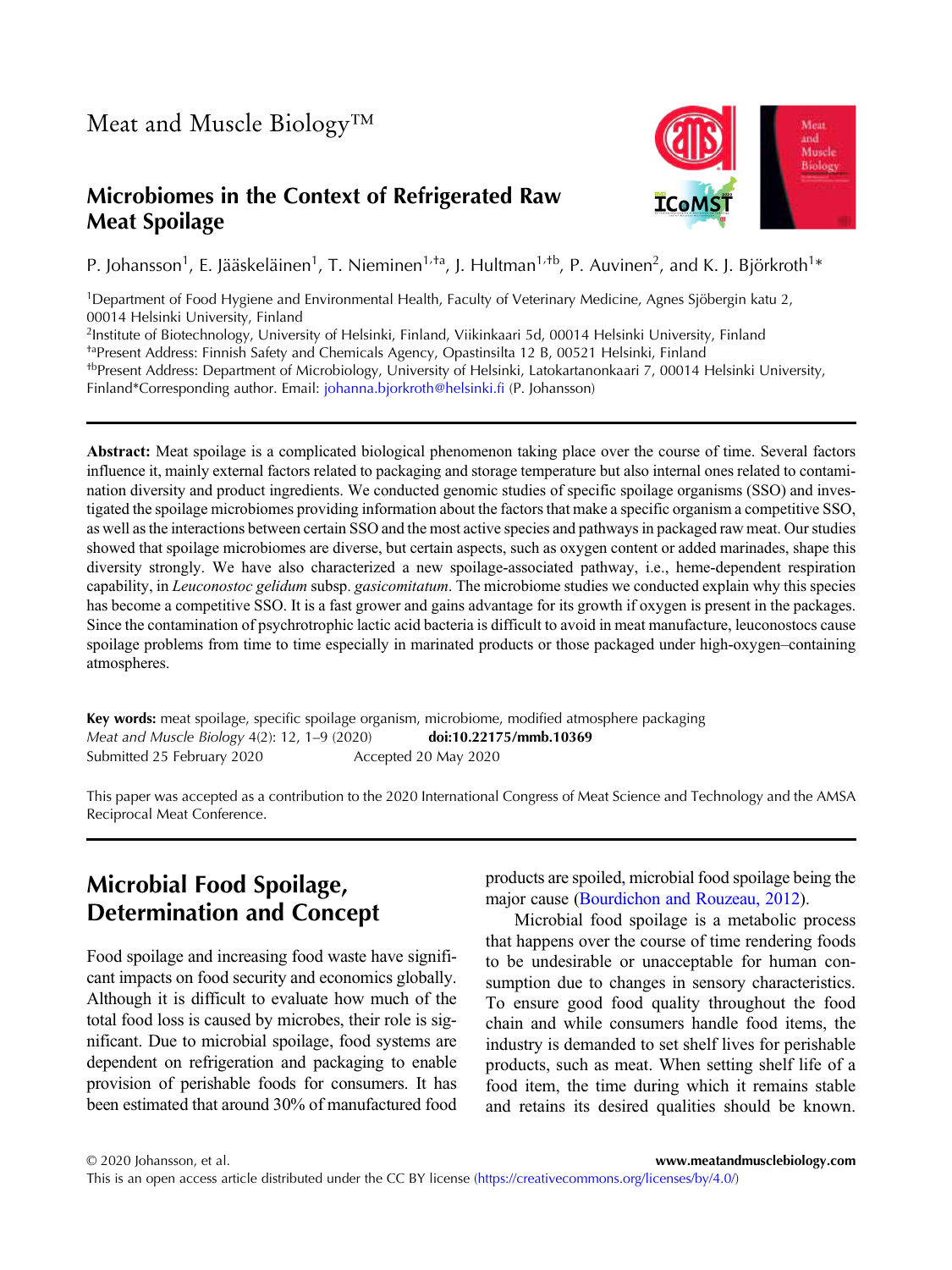Often a manufacturer assigns a shelf life to a product by conducting a shelf life study. A sensory panel of trained individuals is requested to score the characteristics of a food over the course of time, and microbiological analyses (typically the estimation of total concentration of microbes) are done in parallel. The aim is to estimate a time period during which the product is of acceptable quality. The defined time is subsequently applied as shelf life to all production lots. Since microbial contamination and the food spoilage rate vary between different production lots and individual packages, inevitably food acceptable for human consumption ends up rejected, and some food packages reaching consumers are of bad quality or even spoiled before the use-by date.

Even though we know that food waste should be reduced, not much has changed during the last decade in manufacturing practices. Provision of cold and packaging systems with carbon dioxide are the two most important technologies applied to prevent food spoilage. Good manufacturing and hygiene practices are of course elementary in the control of food spoilage. packaging systems with caroon dioxide are the two<br>most important technologies applied to prevent food<br>spoilage. Good manufacturing and hygiene practices<br>are of course elementary in the control of food spoilage.<br>However, it spoilage. Good manufacturing and hygiene practices<br>spoilage. Good manufacturing and hygiene practices<br>are of course elementary in the control of food spoilage.<br>However, it is not wise—and perhaps not even<br>possible—to preve production of sterile foods with the exception of heat-treated conserves. Almost all food raw materials contain microbes as do the processing environments.

Microbial food spoilage is a complicated biological phenomenon, a fact that has slowed down development of novel technologies stabilizing food quality during shelf life. The diversity of food spoilage organisms is a compinent of hological<br>phenomenon, a fact that has slowed down development<br>of novel technologies stabilizing food quality during<br>shelf life. The diversity of food spoilage organisms<br>is vast, and on the other hand only to as specific spoilage organisms (SSO) or as ephemeral organisms (Gram et al., 2002; Doulgeraki et al., shelf inc. The diversity of food sponage organisms<br>is vast, and on the other hand only a part—referred<br>to as specific spoilage organisms (SSO) or as ephem-<br>eral organisms (Gram et al., 2002; Doulgeraki et al.,<br>2012)—of the food spoilage. SSO do not cause human disease, but some psychrotrophic pathogens, such as Listeria monocytogenes and the pathogenic Yersinia species, are able to grow within the cold-tolerant food spoilage communities. Figure 1 shows an example of our studies related to microbial succession in one modified atmosphere packaging (MAP) raw beef product at 6°C. Packaging gas contained 80% and 20% of oxygen and carbon dioxide, respectively. The packages (6 production lots) initially had 850 to 550 operational taxonomic units (OTU) and relatively low bacterial cell levels typical for a fresh raw meat product, i.e., approximately  $10^3$  colony-forming units (CFU)/g. The OTU were derived from 16S ribosomal ribonucleic acid (rRNA) amplicon sequencing, and they crudely estimate bacterial species diversity in the product. After succession when the product was spoiled, the bacterial communities had reached levels of  $10^8$  CFU/g, whereas only one-third of the initial number of OTU were



Figure 1. Bacterial succession in a MAP pork product packaged under 30% and 70% of carbon dioxide and nitrogen, respectively, and stored at 6°C. Zerotimeline starts from the time of packaging under modified atmosphere. Sensory panel detected spoilage on day 10 when the bacterial concentration had grown to  $10<sup>8</sup>$ CFU/g and OTU number diminished by 60% to 70%. CFU = colony-forming unit; MAP = modified atmosphere packaging; OTU = operational taxonomic unit.

American Meat Science Association. 2 <www.meatandmusclebiology.com>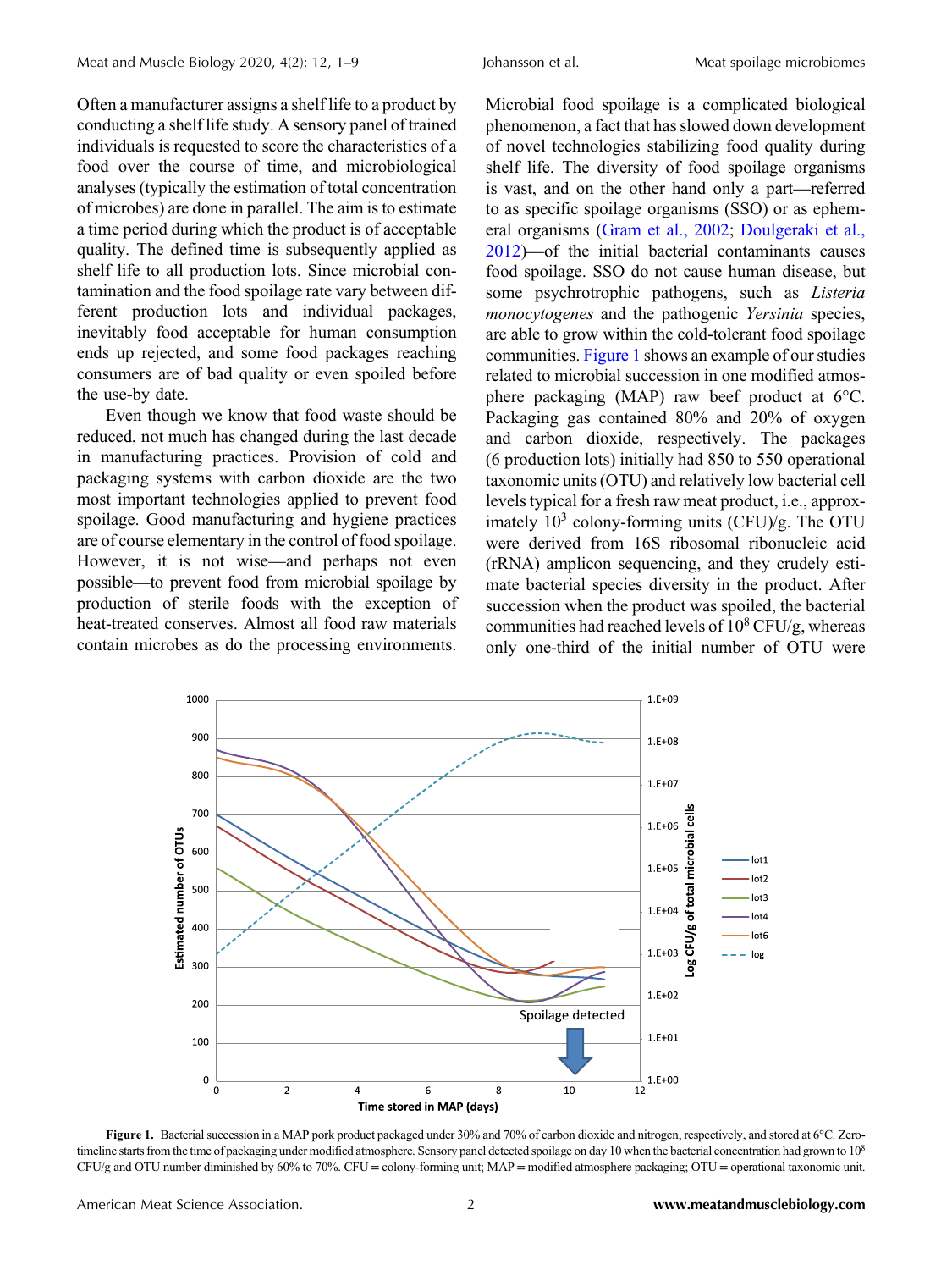detected. These 200 to 300 taxa had been the SSO able to grow and produce spoilage volatiles rendering the product unfit for human consumption in 8 d. But were they the fastest to utilize nutrients, strongest to survive stressors or equipped with capabilities needed in interaction and mutualistic behavior? Nor did we know whether exactly these OTU had contaminated the processing facilities with constant flows or whether they had persisted on certain surfaces or in raw materials. Our current knowledge of cold-tolerant SSO is still quite fragmental, and often it does not allow us to answer the most interesting questions from the food manufacturer's point of view. These questions are mainly related to sources and properties/circumstances allowing SSO to grow in their products.

#### Genomic Studies With Spoilage-Causing Lactic Acid Bacteria

We have pioneered studies on cold-tolerant food spoilers. In the 1990s and early 2000s, the team of Professor Björkroth investigated which species and strains were the most important spoilers in perishable foods (Björkroth and Korkeala, 1997a; Björkroth et al., 1998, 2000; Hyytiä-Trees et al., 1999; Lyhs et al., 2001, 2002, 2004; Susiluoto et al., 2003) and how these bacteria contaminated meat products (Björkroth and Korkeala, 1996, 1997b). The team also detected and described several novel food spoilers (Björkroth et al., 2000, 2002; Koort et al., 2004, 2005; Rahkila et al., 2011), of which Leuconostoc gelidum subsp. gasicomitatum has become one of the most studied spoilage lactic acid bacterium (LAB) in Europe in recent years (Pothakos et al., 2014, 2015a, 2015b, 2015c). To adopt genomics and the novel culture-independent approaches for food microbiome studies, the individual teams of Professor Björkroth and Dr. Auvinen established a consortium that has over the years studied questions related to the properties enabling a bacterium to be an SSO and a competitive grower in food microbiomes. We also wanted to better understand the contamination events happening in food processing environments beyond the results that we had obtained using molecular typing techniques.

We started the genomics of SSO LAB by publishing the genome of L. gelidum subsp. gasicomitatum (Johansson et al., 2011) and annotating its spoilageassociated pathways.

It is a fast grower (Andreevskaya et al., 2018) and a versatile spoiler causing the bulging of MAP meat and

vegetable packages, green meat discoloration, and buttery off-odors. According to our current knowledge, L. gelidum subsp. gasicomitatum is an environmental LAB not associated with humans or warm-blooded animals. Our studies and others (Pothakos et al., 2014, 2015a, 2015c; Hultman et al., 2015) have shown that it is present in low levels in many types of food manufacturing facilities. It is difficult to produce raw meat or vegetable products without contamination with this bacterium. This is actually typical for many SSO shown by our studies and others. Through genomics, we detected an interesting feature associated with the growth and spoilage potential of L. gelidum subsp. gasicomitatum: the strain we sequenced had a functional electron transport chain requiring only externally supplied heme for respiration. We studied this finding further by investigating the respiration effects on growth rate, biomass, gene expression, and volatile organic compound production in laboratory media and pork loin (Jääskeläinen et al., 2013). We observed that functional respiration increased the growth (rate and yield) of L. gelidum subsp. gasicomitatum in laboratory media with added heme and in situ meat with endogenous heme. Respiration increased enormously (up to 2,600-fold) the accumulation of acetoin and diacetyl, which are buttery off-odor compounds in meat. Our transcriptome analyses showed that the gene expression patterns were quite similar, irrespective of whether respiration was turned off by excluding heme from the medium or mutating the  $\alpha$  gene, which is essential in the respiratory chain. Respiration is therefore a key factor explaining why L. gelidum subsp. gasicomitatum is so well adapted to grow in highoxygen–packaged meat.

In the first genomic study of L. gelidum subsp. gasicomitatum (Johansson et al., 2011), we noticed that this bacterium had utilization strategies for ribose, external nucleotides, nucleosides, and nucleobases. A whole-genome microarray study, together with gas chromatography-mass spectrometry analyses of the pathway end products, was performed to investigate the transcriptome response of *L. gelidum* subsp. gasicomitatum LMG18811T growing on semi-defined media containing glucose, ribose, or inosine, which are essential carbon sources in meat (Jääskeläinen et al., 2015). Generally, the gene expression patterns with ribose and inosine were quite similar, indicating that catabolism of ribose and nucleosides is closely linked. Diacetyl/acetoin concentrations as high as 110 or 470 μM were measured when growth was based on inosine or ribose, respectively. We did not detect diacetyl production (<7.5 μM) with the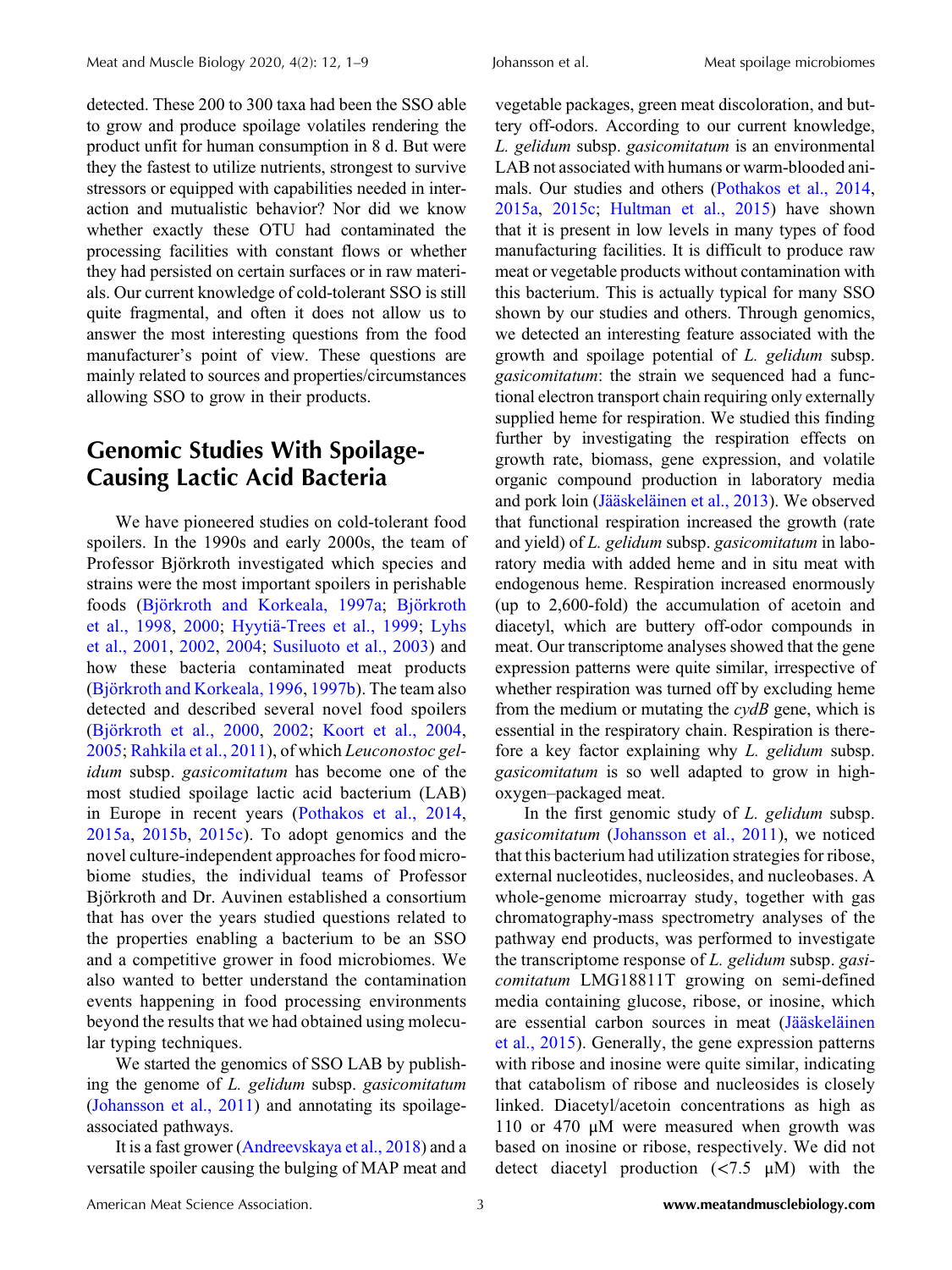glucose-containing medium, even though the cell counts of LMG18811T were 6 or 10 times higher than those on inosine or ribose, respectively. Although glucose was the most effective carbon source for the growth of L. gelidum subsp. gasicomitatum, utilization of inosine and ribose resulted in the production of the unwanted buttery-odor compounds. These results show that spoilage metabolites may rise from nutrients that are not the most preferred sources for growth.

Along with L. gelidum subsp. gasicomitatum, we modelled other predominant meat spoilage LAB. We had associated Lactococcus piscium with the formation of buttery and sour off-odors (Rahkila et al. 2012) and found that the spoilage potential of L. piscium varies dramatically depending on the strain and growth conditions. Additional knowledge about the genome was required to explain such variation, understand its phylogeny, and study gene functions. Thus, we published the complete and annotated genomic sequence of L. piscium MKFS47, combined with a time course analysis of the glucose catabolismbased transcriptome (Andreevskaya et al., 2015). In addition, we performed a comparative analysis of gene contents for L. piscium MKFS47 and 29 other lactococci, revealing 3 distinct clades within the genus. L. piscium MKFS47 ferments a wide range of carbohydrates and is able to aerobically grow on glycerol. Both carbohydrate and glycerol catabolic pathways were significantly upregulated over the course of time as a result of glucose exhaustion. At the same time, differential expression of the pyruvate utilization pathways, implicated in the formation of spoilage substances, switched the metabolism toward a heterofermentative mode. L. piscium MKFS47 is an efficient producer of buttery-odor compounds under aerobic conditions.

Paucilactobacillus oligofermentans is the third SSO we studied using functional genomics (Andreevskaya et al., 2016). It has been mostly isolated from coldstored packaged meat products in connection with their spoilage, but its precise role in meat spoilage is unknown. The transcriptomic changes detected in P. oligofermentans for growth with different carbohydrates differ significantly from those of facultative heterofermentative lactobacilli. The mechanism of Catabolite Control Protein A (CcpA) regulation, putatively contributing to the observed similarities between plucose- and xylose-induced transcriptome responses<br>glucose- and xylose-induced transcriptome responses<br>and the absence of stringent carbon catabolite control,<br>requires further studies. Finally, the cell redox balance<br>main and the absence of stringent carbon catabolite control, requires further studies. Finally, the cell redox balance Johansson et al. Meat spoilage microbiomes<br>ratio—was predicted to be regulated by the Rex transcriptional regulator, supporting the previously made inference of Rex regulons for members of the Lactobacillaceae family.

To increase our knowledge of system-level responses of LAB during growth, we studied interactions between the 3 previously mentioned SSO, i.e., L. gelidum subsp. gasicomitatum, L. piscium, and P. oligofermentans, comparing their time course transcriptome profiles obtained during their growth in individual, pairwise, and triple cultures (Andreevskaya et al., 2018). The study revealed how these LAB employed different strategies to cope with the consequences of interspecies competition. The fastest-growing bacterium, L. gelidum subsp. gasicomitatum, attempted to enhance its nutrientscavenging and growth capabilities in the presence of other LAB through upregulation of carbohydrate catabolic pathways, pyruvate fermentation enzymes, and ribosomal proteins, whereas the slower-growing L. piscium and P. oligofermentans downregulated these functions. We considered that these findings together with the respiration capability may explain the competitive success and predominance of L. gelidum subsp. gasicomitatum in a variety of spoiled foods. We were also interested in the defense mechanisms interspecies interactions might induce during cocultivation. L. piscium and P. oligofermentans induced overexpression of prophage genes and restriction modification systems (mechanisms of DNA exchange and protection against it), but L. gelidum did not show any known defense response.

#### Microbiomes Associated With Food Spoilage

To increase our understanding of food spoilage, we need more information about microbiomes associated with food spoilage. These microbiomes can be scrutinized at different levels, i.e., in relation to the primary production environment, raw materials, and processing facilities together with operational personnel and other sources of microbial contamination. Figure 2 shows connections between the different microbiota associated with a product and its manufacturing environment. It also shows how the microbiomes of a packaged food product are developing under the selective pressures related to refrigeration and packaging atmosphere over the course of time. This longitudinal development of spoilage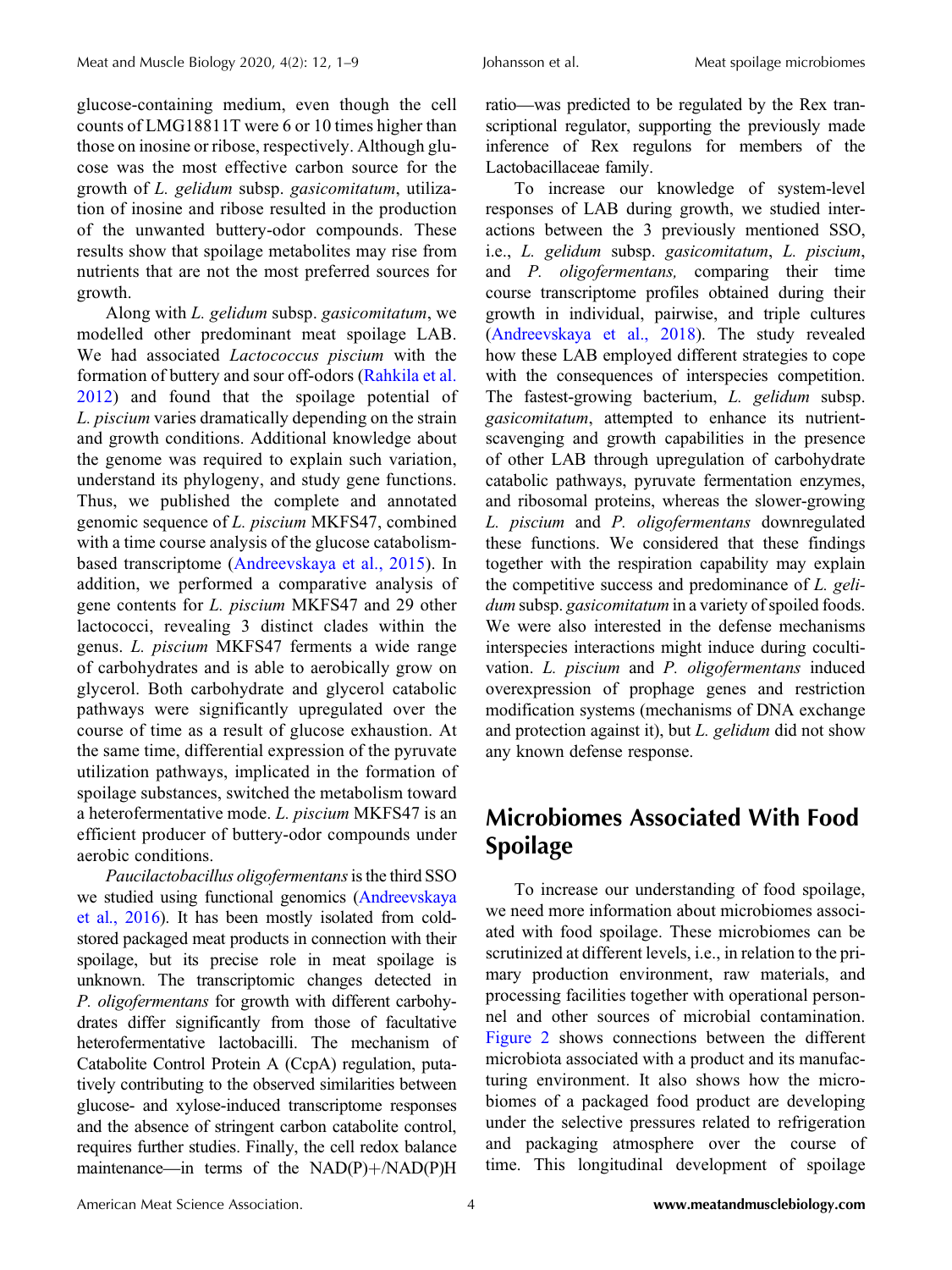

Figure 2. Microbiomes associated with manufacture of MAP meat products. MAP = modified atmosphere packaging.

microbiomes explains why it is often difficult to answer questions related to product contamination and subsequent spoilage events. All microbiomes associated with food spoilage are changing constantly, making understanding of the causal relationships between a contamination cascade/event and the developing spoilage microbiome difficult.

#### Terminal Restriction Fragment Length Polymorphism Analysis Applied in Meat Microbiome **Studies**

Before we established the methods based on amplicon or other sequencing technologies, we used cultureindependent characterization of LAB communities by terminal restriction fragment length polymorphism (T-RFLP) to study how packaging atmosphere affects SSO communities (Nieminen et al., 2015). We inoculated raw pork loin with a mixture of 14 LAB strains commonly associated with meat and used 4 different gas atmospheres for packaging: (i)  $100\%$  CO<sub>2</sub>; (ii) 80% N<sub>2</sub>, 20% CO<sub>2</sub>; (iii) 80% N<sub>2</sub>, 20% CO<sub>2</sub>, 0.4% CO; and (iv)  $80\%$  O<sub>2</sub>,  $20\%$  CO<sub>2</sub>. We monitored the packages every other day during the storage of 14 d at  $+6^{\circ}$ C. The compositions of LAB communities on pork were evaluated after 7 d of storage with cultureindependent T-RFLP of 16S rRNA gene fragments. The results showed that (i) high concentration of  $CO<sub>2</sub>$ 

in packaging atmosphere favored Lactobacillus spp., (ii) high concentration of  $O_2$  favored *Leuconostoc* spp., and (iii) atmosphere with 80%  $N_2$ , 20%  $CO_2$ favored *Lactococcus* spp. Thus, this microbiome study also showed the association of Leuconostoc with oxygen-containing modified atmosphere.

We investigated the effect of marination, marinade components, and storage time on composition of bacterial communities in MAP broiler fillet strips (Nieminen et al., 2012a, 2012b). In this study, we characterized the microbiomes using 2 culture-independent methods: 16S rRNA gene amplicon sequencing and T-RFLP. In unmarinated broiler fillet strips, Lactococcus spp. and *Carnobacterium* spp. predominated at the early storage phase but were partially replaced by Lactobacillus spp. and Leuconostoc spp. when the chilled storage time was extended. In the marinated fillet strips, Lactobacillus spp. and Leuconostoc spp. predominated independent from the storage time. By mixing the different marinade components with broiler meat, we showed that marination changed the community composition and favored Leuconostoc spp. and Lactobacillus spp. by the combined effect of carbohydrates and acetic acid in marinade. Marination increased the maximum level of LAB in broiler meat and enhanced  $CO<sub>2</sub>$  production and acidification of meat during the chilled storage. Accumulation of  $CO<sub>2</sub>$  in package head-space due to the enhanced growth of Leuconostoc spp. in marinated meat may lead to bulging of packages, which is a spoilage defect frequently associated with marinated and MAP raw broiler preparations.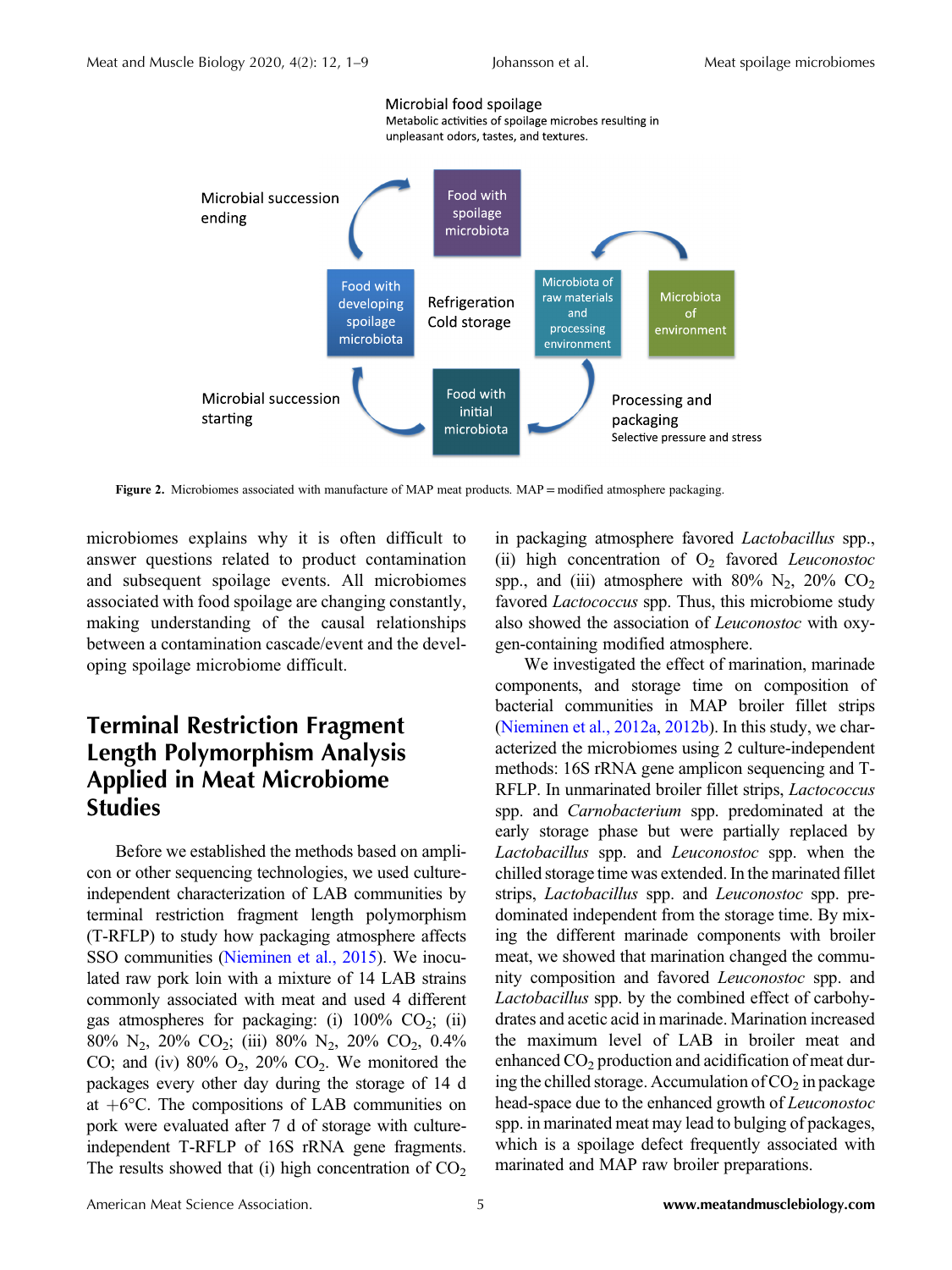Polymerase chain reaction–based quantification of taxa, especially by 16S rRNA gene amplicon sequencing, is nowadays a popular method to study microbial communities despite the limitations and possible methodological pitfalls (Bonk et al., 2018). We used this approach in the studies related to the development of spoilage microbiomes in marinated products (Nieminen et al., 2012b) and under different packaging atmospheres (Jääskeläinen, et al. 2016) over the course of time. We also applied a 16S rRNA gene amplicon sequencing approach for studying the contamination of processing environment (Hultman et al., 2015).

Prompted by a study related to the effect of gas atmosphere on inoculated meat (Nieminen et al., 2012a), we wanted to investigate the influence of packaging (under vacuum and in high-oxygen atmosphere) on the development of microbiomes and metabolic activities at 6°C in commercial beef. In this study, we used culture-dependent (cultivation, ribotyping database for identification of the isolates) and culture-independent (16S rRNA gene amplicon sequencing) methods. At the beginning of shelf life, the microbial community mostly consisted of Carnobacterium and Lactobacillus. After 2 wk of storage, Lactococcus and Lactobacillus were the dominant genera under vacuum, and Leuconostoc was dominant in high-oxygen meat pack-<br>ages. Also, this study indicated that oxygen favors the<br>growth of the genus *Leuconostoc*. The number of vola-<br>tile compounds—such as diacetyl, 1-octen-3-ol and hex-Leaconosioc was dominant in ingn-oxygen incar packages. Also, this study indicated that oxygen favors the growth of the genus *Leuconostoc*. The number of volatile compounds—such as diacetyl, 1-octen-3-ol and hexanoic acid growth of the genus Leuconostoc. The number of volaunder vacuum. The beef under high-oxygen atmosphere was detected as spoiled in sensory evaluation over 10 d earlier than beef under vacuum. L. gelidum, L. piscium, Lactobacillus sakei, and Lactobacillus algidus were the most common species based on the culturing and ribotyping approaches. The results obtained from identification of the isolates using ribotyping and amplicon sequencing correlated, except for *L. algidus*, which was detected in both types of packaging by amplicon sequencing, but only in vacuum-packaged samples using the culture-based technique. This indicates that L. algidus grew but was not cultivable in high-oxygen beef using the Nordic Committee on Food Analysis standard method. Säde et al. (2019) recently published an improved method for culturing of this species.

It is good to understand that culturing and cultureindependent approaches may lead to different outcomes.

## Processing Facilities Related to Sausage Manufacture

We also applied 16S rRNA gene amplicon sequencing in a study of a sausage processing facility to investigate the link between processing plant and product microbiomes (Hultman et al, 2015). We followed and compared microbiota associated with the raw materials and processing stages of a vacuumpackaged, cooked sausage product affected by a prolonged quality fluctuation with occasional spoilage manifestations during shelf life. A total of 195 samples were subjected to culturing and amplicon sequence analyses. Abundant mesophilic psychrotrophs were detected within the microbiomes throughout the different compartments of the production plant environment. However, each of the main genera of food safety and quality interest, such as Leuconostoc and Yersinia, had their own characteristic patterns of contamination. Sausages were spoiled mainly by leuconostocs. The same OTU were detected in lower abundances in raw meat and emulsion, as well as on the processing plant surfaces. Leuconostocs were able to grow well in the product, and we suspected that certain surfaces had contaminated the sausages after cooking. We found a completely different abundance profile for OTU phylogenetically close to the pathogenic species Y. pseudotuberculosis. These OTU were detected in high abundance on the processing plant surfaces but to a lesser extent in raw meat, sausage emulsion, and cooked sausages. The fact that we found Yersinia-like OTU on the surfaces of a high-hygiene packaging compartment raised food safety concerns related to their resilient existence on surfaces.

#### Metagenome and Metatranscriptome Studies of Meat Spoilage **Microbiota**

Since we detected premature spoilage of marinated poultry preparations and associated it with high levels of Leuconostoc spp. in meat (Björkroth et al., 2000), we wanted to investigate further whether marination of broiler fillet strips increased the proportion of Leuconostoc spp. in the spoilage microbiomes (Nieminen et al., 2012a). The marinade consisted of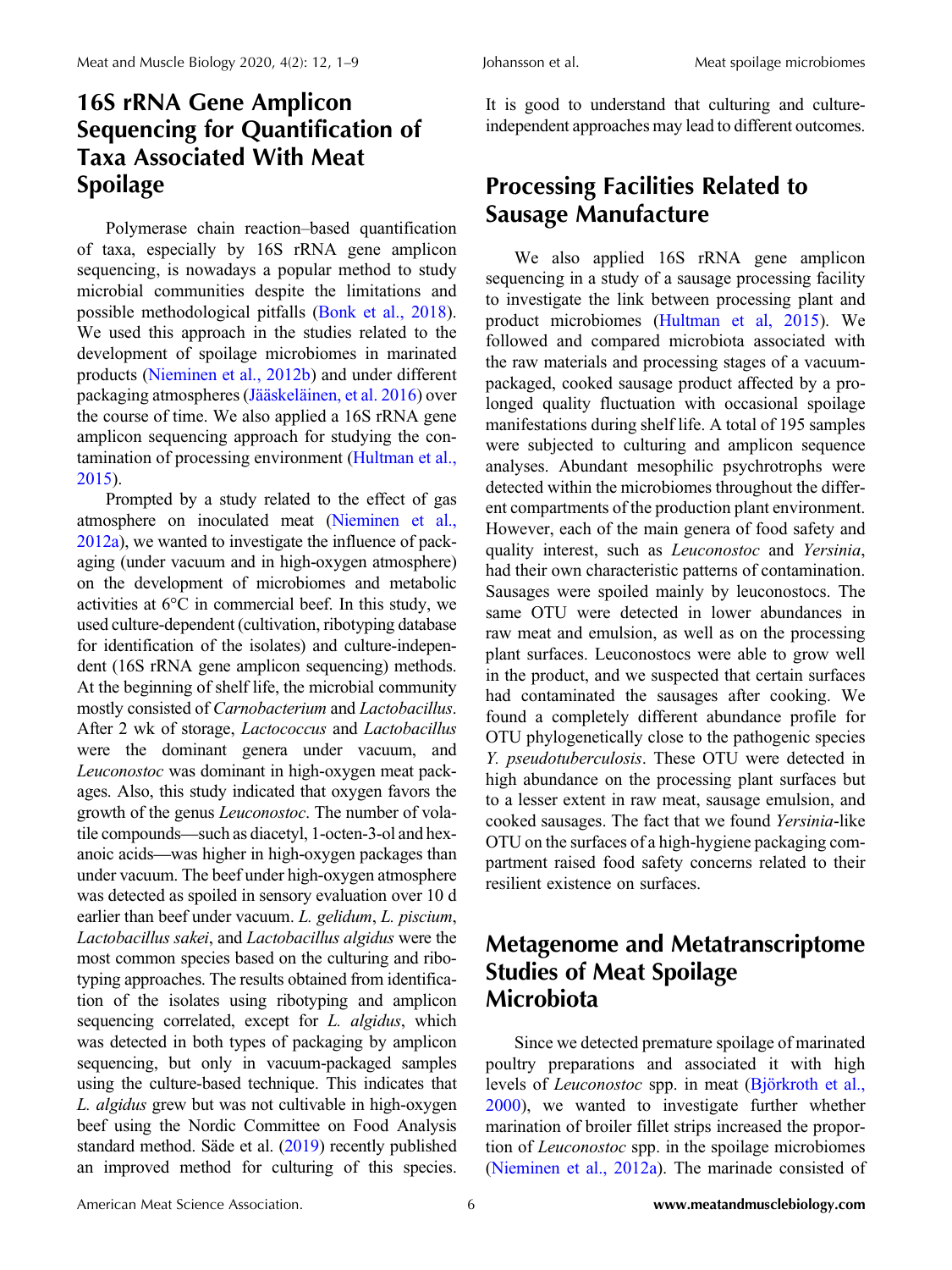glucose, maltodextrin, honey, vinegar, rapeseed oil, NaCl, spices (sweet pepper, curry, black pepper, garlic, turmeric), and yeast extract. The acetic acid concentration in the marinade was 0.45% (wt/wt). Marinated preparation contained 15% (wt/wt) of marinade and 85% of brined strips. The product was packaged under 65% and 35% nitrogen and carbon dioxide, respectively, and was kept at 6°C. To obtain a comprehensive view of the microbiota, we sequenced total DNA and 16S rRNA gene amplicons from the microbial communities. For detailed colony counts and pH levels, please see table 1 by Nieminen et al. (2012a). The LAB communities were characterized also by identification of colonies using culturing and our ribotyping database. The results showed that marinade increased the proportions of spoilage-associated L. gelidum subsp. *gasicomitatum* in the microbiomes as well as the proportions of the other  $L$ . gelidum subspecies and Lactobacillus spp. The proportions of Carnobacterium, Vagococcus, Brochothrix thrermosphacta, Clostridium, Enterobacteriaceae, and Vibrio were diminished in marinated meat. Analysis of 16S rRNA gene amplicons resulted in 312 and 284 OTU (dissimilarity 0.03) in unmarinated and marinated meat, respectively, indicating that the meat communities were more diverse than we thought before. Metagenomic analysis revealed a number of bacterial taxa that have not commonly been associated with spoiled meat before, including *Vagococcus* and Vibrio that belonged to the predominating part of the microbial community in unmarinated meat. According to the functional analysis of the metagenomes, the communities in both marinated and unmarinated poultry were characterized by high proportions (15.6% or 17.9%) of genes involved in carbohydrate metabolism.

Currently, we have been investigating longitudinal metatranscriptomes associated with spoilage of highoxygen–packaged beef. We learned from the metagenome study that it would be necessary to know which species and pathways are the most active during spoilage over the course of time. In our latest study, we studied whether we can distinguish which stage the active microbiome has based on species composition and gene transcription. The active microbiome and genes had 3 stages that were descriptive for the quality of the beef. All 3 stages shared species and functions, but there were several distinct metabolic features in each stage. Psychrotrophic LAB formed the core of the SSO as usual. Leuconostoc species were the most abundant of the active microbes throughout the study period, whereas Lactococcus activity increased after

the product was spoiled. The community managed environmental stress, first by active cold-shock responses and then by expression of genes involved in managing oxidative stress from day 6 onward. Contrary to our hypothesis, carbohydrate fermentation did not cease in late spoilage. This study provides additional evidence of the fast onset of leuconostoc growth that is later followed by other species in the microbiome, as in this case psychrotrophic lactococci. Results from our experiment show that, instead of measuring bacterial cell numbers for product quality evaluation, the focus should be on more detailed activity markers related to food spoilage.

#### Literature Cited

- Andreevskaya, M., P. Johansson, P. Laine, O.-P. Smolander, M. Sonck, Rahkila, R., Jääskeläinen, E., Paulin, L., Auvinen, P., and Björkroth, J. 2015. Genome sequence and transcriptome analysis of meat spoilage lactic acid bacterium Lactococcus piscium MKFS47. Appl. Environ. Microb. 81:3800–3811. [https://doi.org/10.1128/AEM.00320-15.](https://doi.org/10.1128/AEM.00320-15)
- Andreevskaya, M., P. Johansson, E. Jääskeläinen, T. Rämö, J. Ritari, L. Paulin, J. Björkroth, and P. Auvinen. 2016. Lactobacillus oligofermentans glucose, ribose and xylose transcriptomes show higher similarity between glucose and xylose catabolism-induced responses in the early exponential growth phase. BMC Genomics. 17:539. [https://doi.org/10.](https://doi.org/10.1186/s12864-016-2840-x) [1186/s12864-016-2840-x](https://doi.org/10.1186/s12864-016-2840-x).
- Andreevskaya, M., E. Jääskeläinen, P. Johansson, R. Rahkila, T. Nieminen, L. Paulin, J. Björkroth, and P. Auvinen. 2018. Food-spoilage-associated Leuconostoc, Lactococcus, and Lactobacillus species display different survival strategies in response to competition. Appl. Environ. Microb. 84: e00554-18. <https://doi.org/10.1128/AEM.00554-18>.
- Björkroth, K. J., and H. J. Korkeala. 1996. Evaluation of Lactobacillus sake contamination in vacuum packaged sliced cooked meat products by ribotyping. J. Food Protect. 59:398– 401. [https://doi.org/10.4315/0362-028X-59.4.398.](https://doi.org/10.4315/0362-028X-59.4.398)
- Björkroth, K. J., and H. J. Korkeala. 1997a. Lactobacillus fructivorans spoilage of tomato ketchup. J. Food Protect. 60:505–509. [https://doi.org/10.4315/0362-028X-60.5.505.](https://doi.org/10.4315/0362-028X-60.5.505)
- Björkroth, K. J., and H. J. Korkeala. 1997b. Use of rRNA gene restriction patterns to evaluate lactic acid bacterium contamination of vacuum-packaged sliced cooked whole-meat product in a meat processing plant. Appl. Environ. Microb. 63:448–453.
- Björkroth, K. J., P. Vandamme, and H. J. Korkeala. 1998. Identification and characterization of Leuconostoc carnosum associated with production and spoilage of vacuum-packaged sliced cooked ham. Appl. Environ. Microb. 64:3313–3319.
- Björkroth, K. J., R. Geisen, U. Schillinger, N. Weiss, P. De Vos, W. H. Holzapfel, H. J. Korkeala, and P. Vandamme. 2000. Characterization of Leuconostoc gasicomitatum sp. nov. associated with spoiled raw tomato-marinated broiler meat strips packaged under modified atmosphere conditions. Appl.

American Meat Science Association. 7 <www.meatandmusclebiology.com>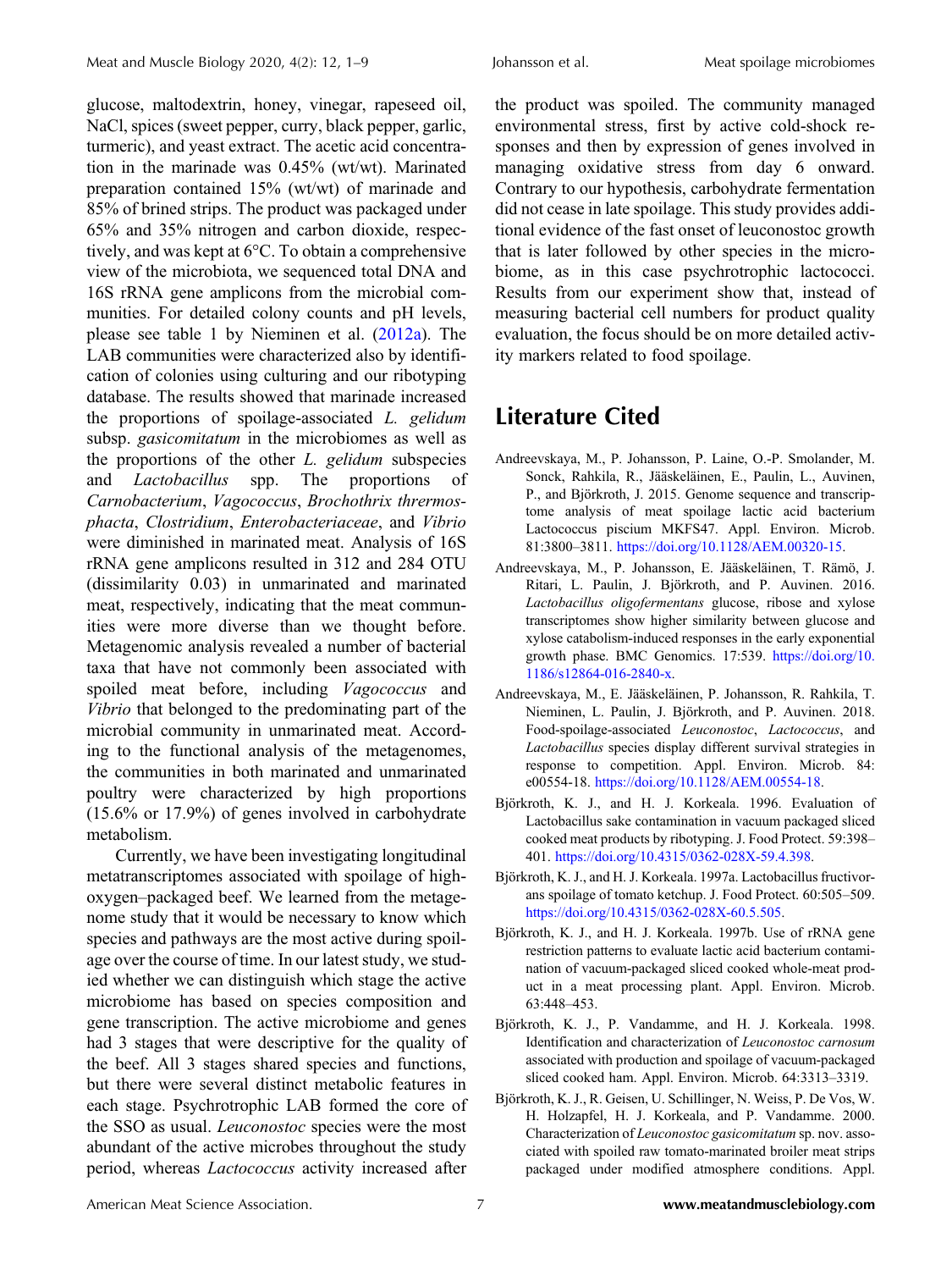Environ. Microb. 66:3764–3772. [https://doi.org/10.1128/](https://doi.org/10.1128/aem.66.9.3764-3772.2000) [aem.66.9.3764-3772.2000](https://doi.org/10.1128/aem.66.9.3764-3772.2000).

- Björkroth, K. J., U. Schillinger, R. Geisen, N. Weiss, W. H. Holzapfel, H. J. Korkeala, B. Hoste, and P. Vandamme. 2002. Taxonomic study of Weissella confusa and description of Weissella cibaria sp. nov., a novel species detected in food and clinical samples. Int. J. Syst. Evol. Micr. 52:141–148. [https://doi.org/10.1099/00207713-52-1-141.](https://doi.org/10.1099/00207713-52-1-141)
- Bonk, F., D. Popp, H. Harms, and F. Centler. 2018. PCR-based quantification of taxa-specific abundances in microbial communities: Quantifying and avoiding common pitfalls. J. Microbiol. Meth. 153:139–147. [https://doi.org/10.1016/j.](https://doi.org/10.1016/j.mimet.2018.09.015) [mimet.2018.09.015.](https://doi.org/10.1016/j.mimet.2018.09.015)
- Bourdichon, F., and K. Rouzeau. 2012. Microbial food spoilage: A major concern for food business operators. New Food. Issue 3. [https://www.newfoodmagazine.com/article/8180/microbial](https://www.newfoodmagazine.com/article/8180/microbial-food-spoilage-a-major-concern-for-food-business-operators/)[food-spoilage-a-major-concern-for-food-business-operators/](https://www.newfoodmagazine.com/article/8180/microbial-food-spoilage-a-major-concern-for-food-business-operators/) . (Accessed 24 June 2020).
- Doulgeraki, A. L., D. Ercolini, F. Villani, and G.-E. J. Nychas. 2012. Spoilage microbiota associated to the storage of raw meat in different conditions. Int. J. Food Microbiol. 157:130–141. [https://doi.org/10.1016/j.ijfoodmicro.2012.05.](https://doi.org/10.1016/j.ijfoodmicro.2012.05.020) [020.](https://doi.org/10.1016/j.ijfoodmicro.2012.05.020)
- Gram, L., L. Ravn, M. Rasch, J. B. Bruhn, A. B. Christensen, and M. Givskov. 2002. Food spoilage—interactions between food spoilage bacteria. Int. J. Food Microbiol. 15:79-97. [https://](https://doi.org/10.1016/S0168-1605(02)00233-7) [doi.org/10.1016/S0168-1605\(02\)00233-7](https://doi.org/10.1016/S0168-1605(02)00233-7).
- Hultman, J., R. Rahkila, J. Ali, J. Rousu, and K. J. Björkroth. 2015. Meat processing plant microbiome and contamination patterns of cold-tolerant bacteria causing food safety and spoilage risks in manufacture of vacuum-packaged cooked sausages. Appl. Environ. Microb. 81:7088–7097. [https://doi.org/10.](https://doi.org/10.1128/AEM.02228-15) [1128/AEM.02228-15.](https://doi.org/10.1128/AEM.02228-15)
- Hyytiä-Trees, E., U. Lyhs, H. Korkeala, and J. Björkroth. 1999. Characterisation of ropy slime-producing Lactobacillus sakei using repetitive element sequence-based PCR. Int. J. Food Microbiol. 50:215–219. [https://doi.org/10.1016/S0168-1605](https://doi.org/10.1016/S0168-1605(99)00104-X) [\(99\)00104-X.](https://doi.org/10.1016/S0168-1605(99)00104-X)
- Jääskeläinen, E., P. Johansson, O. Kostiainen, T. Nieminen, G. Schmidt, P. Somervuo, M. Mohsina, P. Vanninen, P. Auvinen, and J. Björkroth. 2013. Significance of heme-based respiration in meat spoilage caused by Leuconostoc gasicomitatum. Appl. Environ. Microb. 79:1078-1085. [https://doi.org/](https://doi.org/10.1128/AEM.02943-12) [10.1128/AEM.02943-12](https://doi.org/10.1128/AEM.02943-12).
- Jääskeläinen, E. L., S. Vesterinen, J. Parshintsev, P. Johansson, M.-L. Riekkola, and J. Björkroth. 2015. Production of buttery-odor compounds and transcriptome response in Leuconostoc gelidum subsp. gasicomitatum LMG18811(T) during growth on various carbon sources. Appl. Environ. Microb. 81:1902–1908. [https://doi.org/10.1128/AEM.](https://doi.org/10.1128/AEM.03705-14) [03705-14](https://doi.org/10.1128/AEM.03705-14).
- Jääskeläinen, E., J. Hultman, J. Parshintsev, M.-L. Riekkola, and J. Björkroth. 2016. Development of spoilage bacterial community and volatile compounds in chilled beef under vacuum or high oxygen atmospheres. Int. J. Food Microbiol. 223:25–32. <https://doi.org/10.1016/j.ijfoodmicro.2016.01.022>.
- Johansson, P., L. Paulin., E. Säde, N. Salovuori, E. R. Alatalo, K. J. Björkroth, and P. Auvinen. 2011. Genome sequence of a food spoilage lactic acid bacterium Leuconostoc gasicomitatum

LMG  $18811<sup>T</sup>$ , in association with specific spoilage reactions. Appl. Environ. Microb. 77:4344–4351. [https://doi.org/10.](https://doi.org/10.1128/AEM.00102-11) [1128/AEM.00102-11.](https://doi.org/10.1128/AEM.00102-11)

- Koort, J.M.K., T. Coneye, P. Vandamme, A. Sukura, and J. Björkroth. 2004. Enterococcus hermanniensis sp. nov., from modified-atmosphere-packaged broiler meat and canine tonsils. Int. J. Syst. Evol. Micr. 54:1823–1827. [https://doi.org/](https://doi.org/10.1099/ijs.0.63112-0) [10.1099/ijs.0.63112-0.](https://doi.org/10.1099/ijs.0.63112-0)
- Koort, J. M. K., A. Murros, T. Coneye, S. Eerola, P. Vandamme, A. Sukura, and K. J. Björkroth. 2005. Lactobacillus oligofermentans sp. nov., associated with spoilage of modified-atmosphere-packaged poultry products. Appl. Environ. Microb. 71:4400–4406. [https://doi.org/10.1128/AEM.71.8.4400-](https://doi.org/10.1128/AEM.71.8.4400-4406.2005) [4406.2005](https://doi.org/10.1128/AEM.71.8.4400-4406.2005).
- Lyhs, U., H. Korkeala, P. Vandamme, and J. Björkroth. 2001. Lactobacillus alimentarius: A specific spoilage organism in marinated herring. Int J. Food Microbiol. 64:355–360. [https://doi.org/10.1016/S0168-1605\(00\)00486-4.](https://doi.org/10.1016/S0168-1605(00)00486-4)
- Lyhs, U., H. Korkeala, P. Vandamme, and J. Björkroth. 2002. Identification of lactic acid bacteria from spoiled, vacuumpackaged, gravad rainbow trout using ribotyping. Int. J. Food. Microbiol. 72:147–153. [https://doi.org/10.1016/](https://doi.org/10.1016/s0168-1605(01)00634-1) [s0168-1605\(01\)00634-1](https://doi.org/10.1016/s0168-1605(01)00634-1).
- Lyhs, U., J. M. K. Koort, H.-S. Lundström, and J. Björkroth. 2004. Leuconostoc gelidum and Leuconostoc gasicomitatum strains dominated the lactic acid bacterium population associated with strong slime formation in an acetic-acid herring preserve. Int. J. Food Microbiol. 90:207–248. [https://doi.org/10.1016/](https://doi.org/10.1016/s0168-1605(03)00303-9) [s0168-1605\(03\)00303-9](https://doi.org/10.1016/s0168-1605(03)00303-9).
- Nieminen, T., K. Koskinen, P. Laine, J. Hultman, L. Paulin, S. Säde, A. Paloranta, P. Johansson, J. Björkroth, and P. Auvinen. 2012a. Comparison of microbial communities in marinated and unmarinated broiler meat by metagenomics. Int. J. Food Microbiol. 157:142–149. doi:[10.1016/j.](10.1016/j.ijfoodmicro.2012.04.016) [ijfoodmicro.2012.04.016](10.1016/j.ijfoodmicro.2012.04.016).
- Nieminen, T. T., H. Välitalo, E. Säde, A. Paloranta, K. Koskinen, and J. Björkroth. 2012b. The effect of marination on lactic acid bacteria communities in raw broiler fillet strips. Front. Microbiol. 3:376. [https://doi.org/10.3389/fmicb.2012.](https://doi.org/10.3389/fmicb.2012.00376) [00376](https://doi.org/10.3389/fmicb.2012.00376).
- Nieminen, T. T., M. Nummela, and J. Björkroth. 2015. Packaging gas selects lactic acid bacterial communities on raw pork. J. Appl. Microbiol. 119:1364–5072. [https://doi.org/10.1111/](https://doi.org/10.1111/jam.12890) [jam.12890](https://doi.org/10.1111/jam.12890).
- Pothakos, V., C. Snauwaert, P. De Vos, G. Huys, and F. Devlieghere. 2014. Psychrotrophic members of Leuconostoc gasicomitatum, Leuconostoc gelidum and Lactococcus piscium dominate at the end of shelf-life in packaged and chilled-stored food products in Belgium. Food Microbiol. 39:61–67. [https://doi.org/10.1016/j.fm.2013.11.005.](https://doi.org/10.1016/j.fm.2013.11.005)
- Pothakos, V., Y. A. Aulia, I. Van Der Linden, M. Uyttendaele, and F. Devlieghere. 2015a. Exploring the strain-specific attachment of Leuconostoc gelidum subsp. gasicomitatum on food contact surfaces. Int. J. Food Microbiol. 199;41–46. [https://](https://doi.org/10.1016/j.ijfoodmicro.2015.01.008) [doi.org/10.1016/j.ijfoodmicro.2015.01.008.](https://doi.org/10.1016/j.ijfoodmicro.2015.01.008)
- Pothakos, V., F. Devlieghere, F. Villani, J. Björkroth, and D. Ercolini. 2015b. Lactic acid bacteria and their controversial role in fresh meat spoilage. Meat Sci. 109:66–74. [https://](https://doi.org/10.1016/j.meatsci.2015.04.014) [doi.org/10.1016/j.meatsci.2015.04.014.](https://doi.org/10.1016/j.meatsci.2015.04.014)